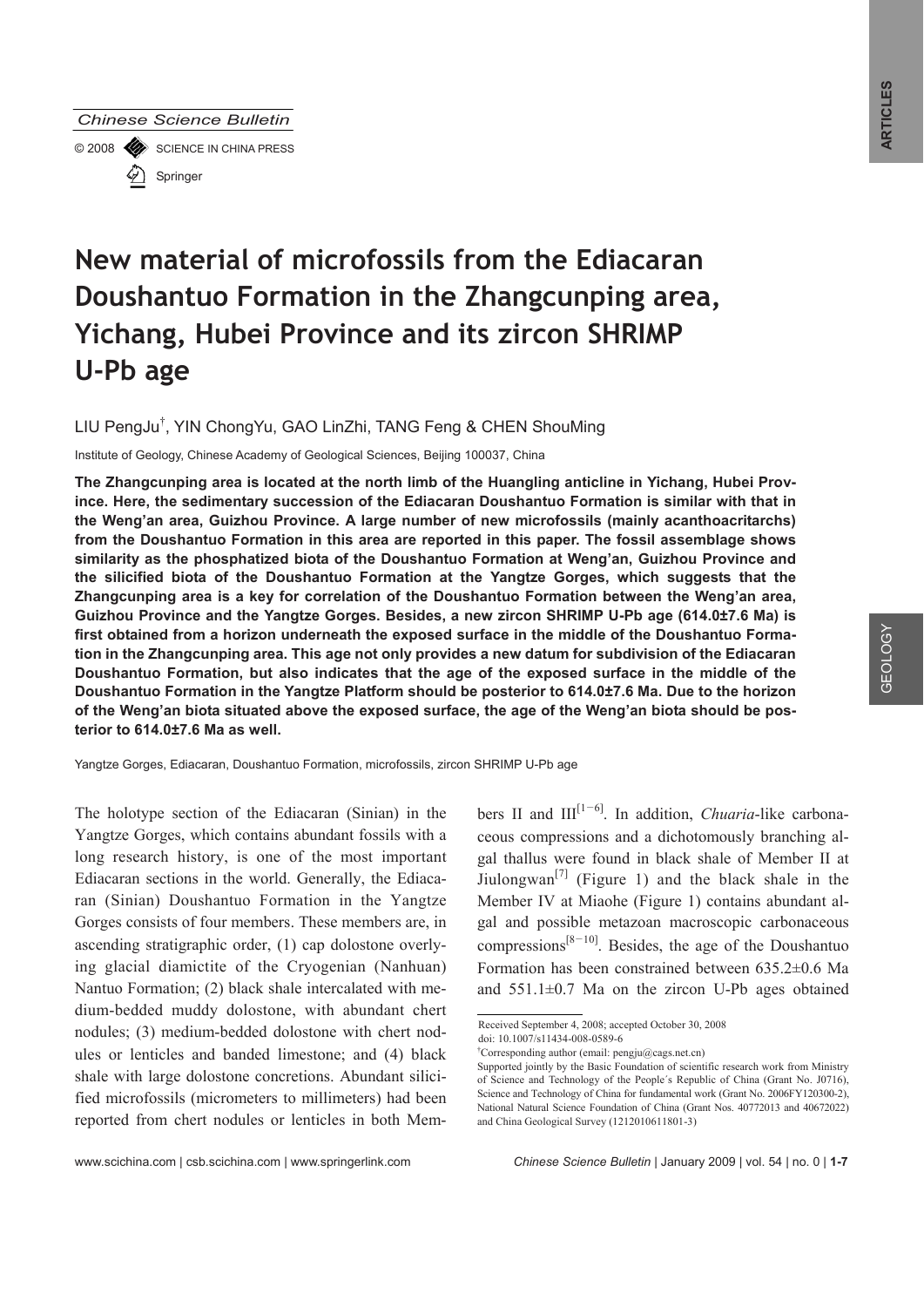

Figure 1 Geological map in the Yangtze Gorges and stratigraphic column of the Doushantuo Formation from the Zhangcunping area. 1, Mesozoic; 2, Paleozoic; 3, Nanhuan (Cryogenian)+Sinian (Ediacaran); 4, Archean to Mesoproterozoic; 5, Huangling granite; 6, fault; 7, Yangtze Gorges; 8, Weng'an area; 9, Wanjiagou section; 10, Wangjiagou section; 11, Yinjiaping section; 12, horizon of microfossils; 13, erosional unconformity; 14, sample for the zircon dating; 15, cherty-phosphatic nodules; 16, phosphorite; 17, dolostone; 18, limestone; 19, muddy limestone; 20, black shale; 21, calcic shale; 22, glacial diamictite.

from the interbedded ash beds<sup>[11-14]</sup>.

The Zhangcunping area is located at the north limb of the Huangling anticline in the Yangtze Gorges. The Doushantuo succession is well developed here and is similar with that in the Weng'an, Guizhou Province<sup>[15]</sup> (Figure 1). However, only three papers deal with Doushantuo Formation from the Zhangcunping area before this report<sup>[15–17]</sup>. 2 genus and 2 species of filamentous cyanobacteria (*Siphonophycus sinensis* and *Salome hubeiensis*) were first reported in  $1986^{[16]}$  and more microfossils were found late in  $2005^{[15]}$ , including filamentous cyanobacteria *Siphonophycus* sp., *Polytrichoides* sp., *Oscillatoriopsis* sp., *Salome hubeiensis* and multicellular algae *Wengania minuta*, *W. globosa*, *Sarcinophycus* sp., *Paratetraphycus giganteteus* (Zhou *et al.* considered that the genus *Paratetraphycus* is the invalid taxon and as synonymous with coccoidal fossils *Archaeophycus*[17]). In addition, carbon and oxygen isotopic stratigraphy was also studied from the Doushantuo Formation in the Zhangcunping area and was correlated with other sections in the Yangtze Platform<sup>[18]</sup>.

Recently, the authors fortuitously found a large number of microfossils (mainly new types) from thin sec-

tions of cherty-phosphatic nodules of the Doushantuo Formation in the Zhangcunping area. Those new microfossils not only enrich the fossils assemblage of the Doushantuo Formation there, but also provide an important new data for stratigraphic correlation with other sections in the Yangtze Platform. Besides, one volcanic bed was first discovered from the lower part of the Doushantuo Formation in the Wangjiagou section (Figures 1 and 3), which gives a zircon U-Pb age of  $614.0\pm$ 7.6 Ma by SHRIMP II dating. The new microfossils and the zircon U-Pb age  $(614.0\pm7.6)$  Ma) are reported and discussed carefully together in this paper.

## **1 Stratrigraphic setting**

The typical section of the Doushantuo Formation in the Zhangcunping area is located at Wanjiagou phosphorite mine (Figure 1). Here, the Doushantuo Formation overlies on the Cryogenian (Nanhuan) Nantuo glacial diamictite and consists of 7 beds (Figure 1). These beds are, in ascending stratigraphic order, (1) grey cap dolostone in 2.65 m; (2) black shale in 23.1 m, with thin phosphatic interbeds at the upper part; (3) black phos-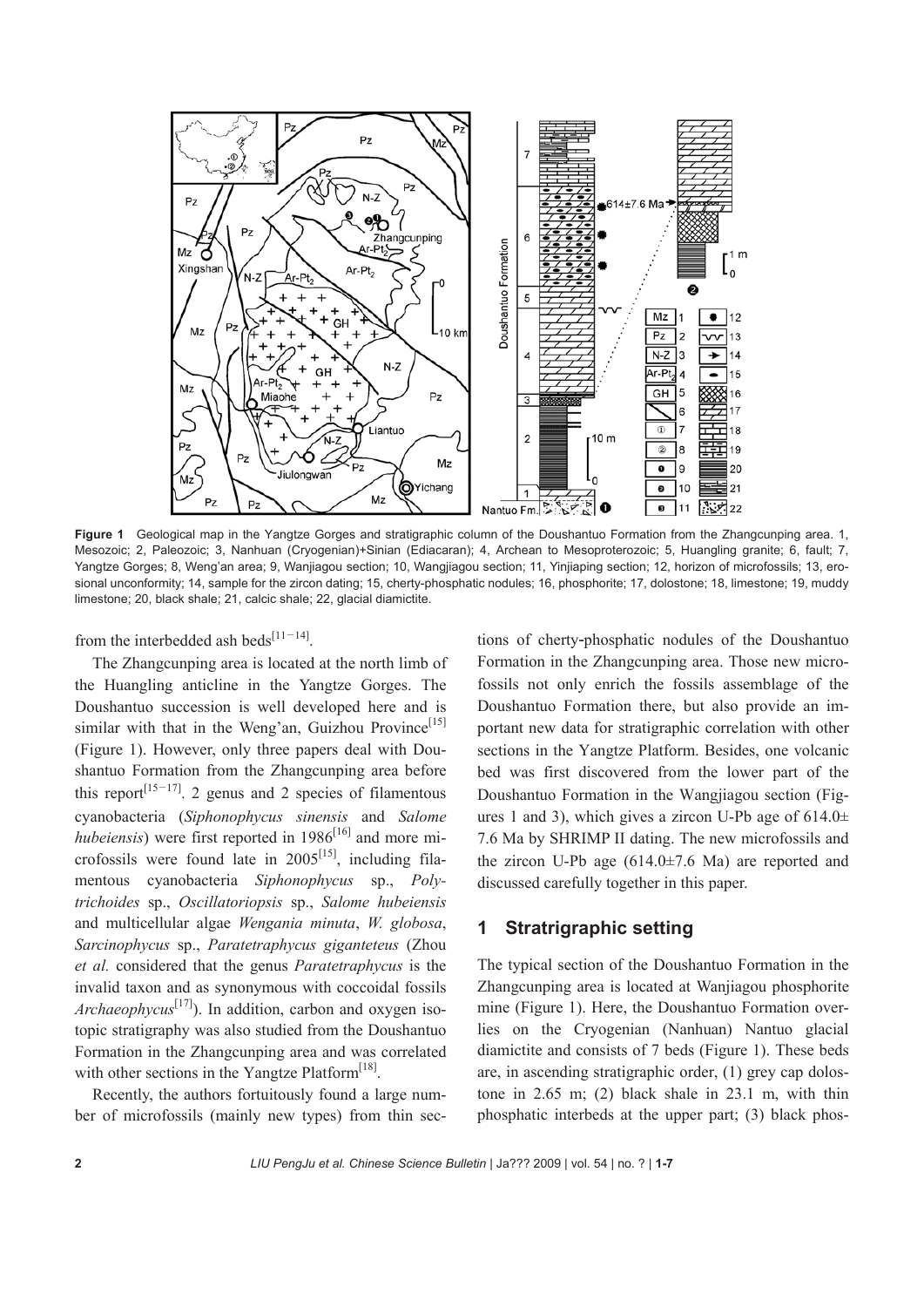phorite in 2.5 m; (4) grey thick-bedded dolostone in 20.0 m, with an erosional unconformity on the top; (5) grey thin- to medium-bedded dolostone in 5.2 m; (6) dark grey thick-bedded dolostone in 24.6 m, with abundant cherty-phosphatic nodules; and (7) grey limestone is >11.7 m in thickness, with calcic shale interbeds. The microfossils, reported in this paper, were collected from both Wanjiagou and Yinjiaping sections (Figure 1) and the sample of zircon U-Pb age was collected from the Wangjiagou section (Figures 1 and 3).

## **2 New material of microfossils**

The most new microfossils were discovered from cherty-phosphatic nodules of the bed 6 of the Doushantuo Formation at the Wanjiagou section, few of them were discovered at the Yinjiaping section (Figure 1). The new microfossils consist of acritarchs (including 6 genera and 7 species, they are *Asterocapsoides sinensis*, *Echinosphaeridium maximum*, *Ericiasphaera speldeaesii*, *Leiosphaeridia tenuissima*, *Meghystrichosphaeridium perfectum*, *Tianzhushania spinosa*, and *T. ornata*), multi-cellular algae (*Sarcinophycus papilloformis*) and filamentous cyanobacteria (*Oscillatoriopsis obtusa*) (Figure 2). All of these new microfossils generally occur in silicified biota from both members II and III of the Doushantuo Formation in the Yangtze Gorges<sup>[2,4–6,19–22]</sup>. Apart from acritarchs *Ericiasphaera speldeaesii* and multi-cellular algae *Sarcinophycus papilloformis*, others generally occur in the phosphatized biota from the upper part of the Doushantuo Formation at Weng'an, Guizhou Province<sup>[23–26]</sup>. Besides, the multi-cellular algae *Paratetraphycus giganteus* and *Wengania globosa*, which reported from the Doushantuo Formation in Zhangcunping before<sup>[15]</sup>, also occur from the upper part of the Doushantuo Formation at Weng'an $[6]$ . Thus, the microfossil assemblage of the Doushantuo Formation in the Zhangcunping area shows similarity with both the phosphatized biota at Weng'an and the typical silicified biota in the Yangtze Gorges.

### **3** The new zircon SHRIMP II U-Pb age

The analyzed sample (sample No. 7527) was collected from the Wangjiagou section in the Zhangcunping area, Yichang, Hubei Province (Figures 1 and 3). The horizon of sample is in between bed 3 and bed 4 (Figures 1 and 3). The volcanic bed is  $3-5$  cm in thickness and extends spasmodically to 50 m in outcrop. The volcanic

bed has been weathered as incompact yellow sand-like and consists of transparent minerals. The primal rock may be medium to basic volcanic rock.

Zircons, picked out from sample, are colorless, transparent, euhedral, equant or prismatic in shape, and commonly have well-preserved crystal surfaces without any pronounced corrosion phenomenon. Cathodoluminescence images of zircons usually show distinct uniform zoned structures and most of them range up to about 100 μm in length (Figure 4).

A total of 19 spots of zircons were analyzed (Figure 5 and Table 1). Apart from spot 16.1, all of them fall on the concordia and formed one cluster (Figure 5). The ages of this cluster are between 592 Ma and 639 Ma (Table 1), and it gives a weighted mean  $^{206}Pb^{238}U$  age of 614.0±7.6 Ma (MSWD=2.3). It represents the age of the volcanic rock.

### **4 Discussion and conclusion**

#### **4.1 The signification of new microfossils**

The Ediacaran Doushantuo Formation in South China contains two important microfossils biota―phosphatized biota (the typical biota is called the Weng'an biota, which preserved in phosphorites of Upper Doushantuo Formation at Weng'an, Guizhou Province) and silicified biota (it is preserved in cherts of the Doushantuo Formation in the Yangtze Gorges). A closer examination of the silicified and phosphatized biota from the Doushantuo Formation shows that the two taphonomic windows have increasing biodiversity similarity $[2]$ . However, base on the difference of sedimentary facies, the accurately stratigraphic correlation of the Doushantuo Formation between the Weng'an area and the Yangtze Gorges should be difficulty there. Although the Zhangcunping area locates on the north limb of the Huangling anticline in the Yangtze Gorges (Figure 1), the sedimentary succession of the Doushantuo Formation is similar with that in the Weng'an area, and its microfossils assemblage is similar with both the typical Weng'an biota at Weng'an, Guizhou Province and the silicified biota in the Yangtze Gorges. Thus, the new microfossils, which are similar with the Weng'an biota, provided important data for stratigraphic correlation of the Doushantuo Formation between the Weng'an area and typical sections in the Yangtze Gorges. The new material seems to support the view that the horizon of the Weng'an biota in Guizhou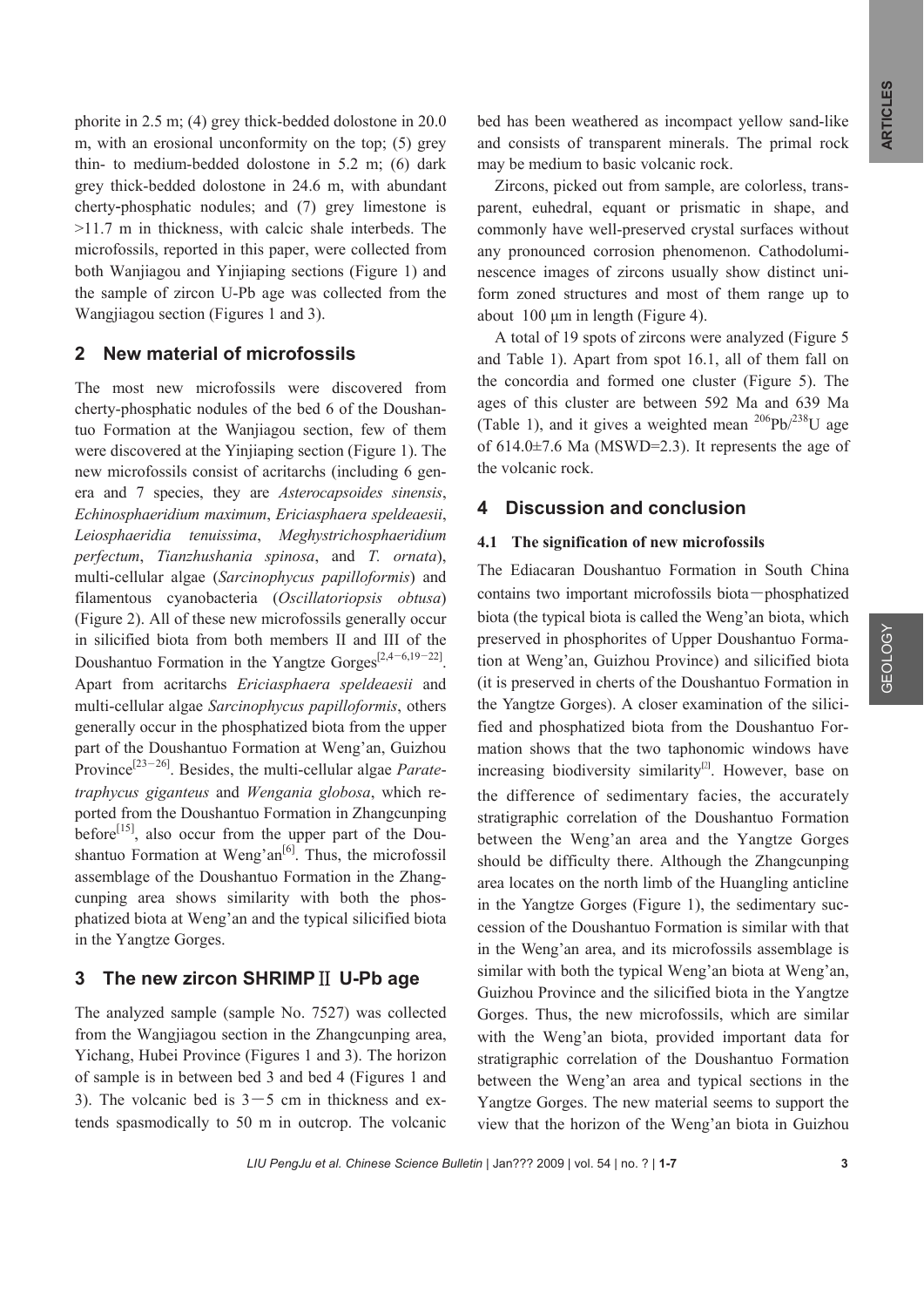

**Figure 2** The new microfossils from Doushantuo Formation in the Zhangcunping, Yangtze Gorges. (a), (b) *Oscillatoriopsis obtusa*, (b) is an enlarged view of marked area with arrow in (a); (c), (d) *Sarcinophycus papilloformis*, (d) is an enlarged view of marked area with arrow in (c); (e), (f) *Leiosphaeridia tenuissima*; (g) *Asterocapsoides sinensis*; (h), (i) *Meghystrichosphaeridium perfectum*, (i) is an enlarged view of marked area with arrow in (h); (j)―(l) *Ericiasphaera speldeaesii*, (k) is an enlarged view of marked area with arrow in (j); (m), (n) *Echinosphaeridium maximum*, (n) is an enlarged view of marked area with arrow in (m); (o)–(q) *Tianzhushania spinosa*, (q) is an enlarged view of marked area with arrow in (p); (r), (s) *Tianzhushania ornata*, (s) is an enlarged view of marked area with arrow in (r). Single scale bars = 100 μm. Double scale bars =  $10 \mu m$ .

**4** *LIU PengJu et al. Chinese Science Bulletin* | Ja??? 2009 | vol. 54 | no. ? | **1-7**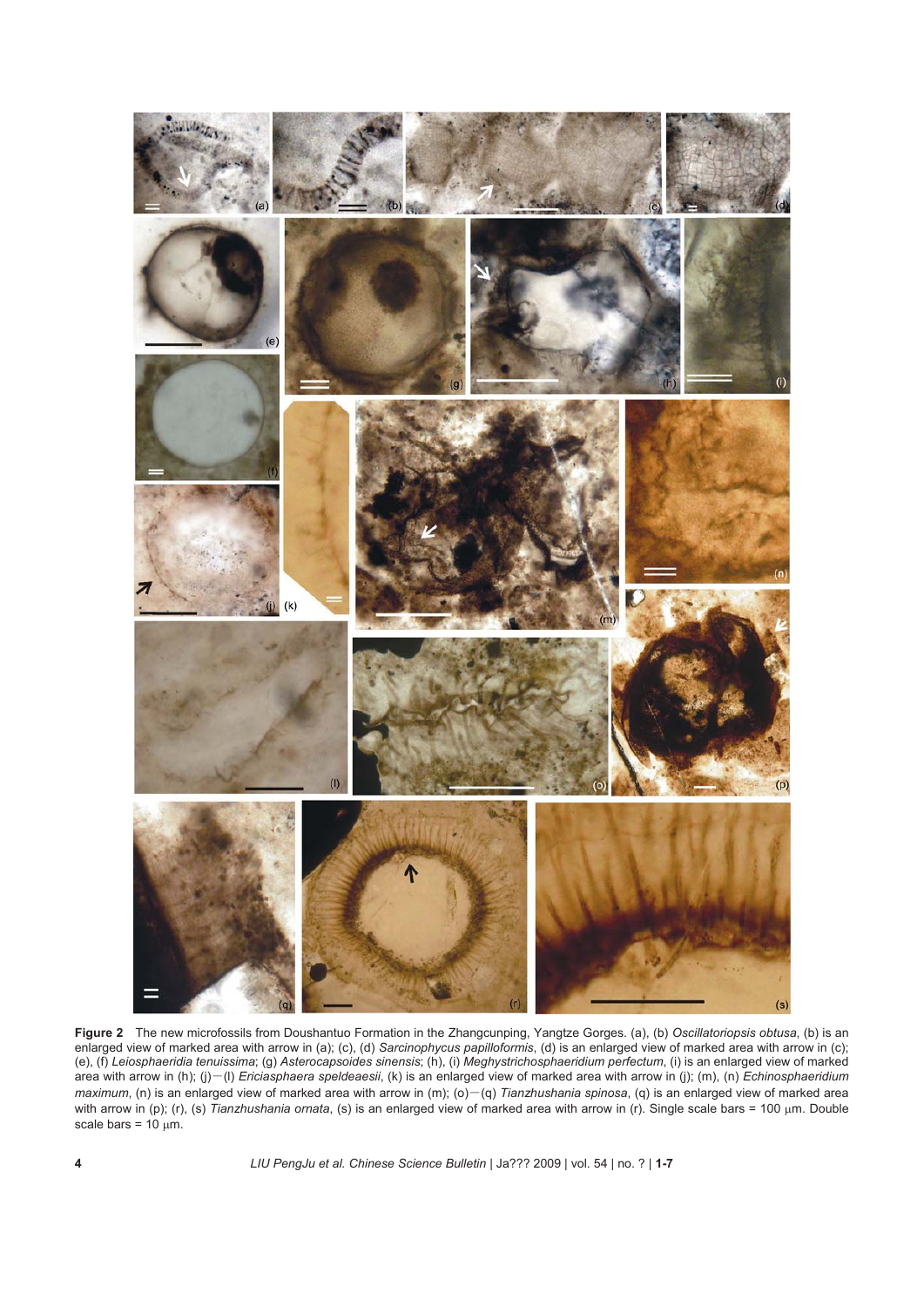

**Figure 3** Field photographs of the volcanic bed (arrows indicate the volcanic bed) from the Wangjiagou section, Zhangcunping.



**Figure 4** The cathodoluminescence images of zircons. Single scale bars = 20 μm. Double scale bars = 10 μm.

| Table 1 SHRIMP U-Pb isotopic data for zircons from sample 7527 <sup>a)</sup> |
|------------------------------------------------------------------------------|
|------------------------------------------------------------------------------|

| Spot No. | $206$ Pb <sub>c</sub><br>$(\% )$ | U<br>$(x10^{-6})$ | <b>Th</b><br>$(x10^{-6})$ | $^{232}$ Th/ $^{238}$ U | $206$ Pb <sup>*</sup><br>$(x10^{-6})$ | $^{206}Pb/^{238}U$<br>age (Ma) | $^{207}Pb/^{206}U$<br>age (Ma) | $^{207}Pb*/^{206}Pb*$ | $\pm\%$ | $^{207}Pb^{*}/^{235}U$ | $\pm\%$ | $^{206}Pb*/^{238}U$ | $\pm\%$ | Error<br>corr. |
|----------|----------------------------------|-------------------|---------------------------|-------------------------|---------------------------------------|--------------------------------|--------------------------------|-----------------------|---------|------------------------|---------|---------------------|---------|----------------|
| 1.1      | 0.49                             | 162               | 129                       | 0.82                    | 13.9                                  | 611±11                         | 576±61                         | 0.0582                | 1.8     | 0.797                  | 2.5     | 0.0993              | 1.8     | 0.714          |
| 2.1      | 0.66                             | 216               | 196                       | 0.94                    | 18.9                                  | 622±9.7                        | 570±59                         | 0.05588               | 1.6     | 0.778                  | 2.3     | 0.1009              | 1.6     | 0.710          |
| 3.1      | 0.87                             | 225               | 211                       | 0.97                    | 20.2                                  | 636±10                         | 612±73                         | 0.0617                | 1.7     | 0.883                  | 2.4     | 0.1039              | 1.6     | 0.688          |
| 4.1      | 1.58                             | 146               | 63                        | 0.45                    | 12.7                                  | $612 \pm 10$                   | 460±120                        | 0.0610                | 2.0     | 0.842                  | 2.7     | 0.1002              | 1.8     | 0.661          |
| 5.1      | 0.82                             | 178               | 139                       | 0.81                    | 15.5                                  | 618.7±10.0                     | 631±72                         | 0.0612                | 1.8     | 0.851                  | 2.5     | 0.1008              | 1.7     | 0.681          |
| 6.1      | 0.78                             | 178               | 158                       | 0.91                    | 16.1                                  | 639±10                         | 561±89                         | 0.05846               | 1.7     | 0.840                  | 2.4     | 0.1042              | 1.7     | 0.711          |
| 7.1      | 1.10                             | 119               | 43                        | 0.37                    | 9.96                                  | $592 + 10$                     | 548±99                         | 0.0613                | 2.2     | 0.816                  | 2.8     | 0.0966              | 1.8     | 0.643          |
| 8.1      | 0.66                             | 218               | 250                       | 1.18                    | 18.3                                  | 595.7±9.4                      | 520±57                         | 0.06282               | 1.5     | 0.844                  | 2.2     | 0.0974              | 1.6     | 0.739          |
| 9.1      | 1.48                             | 189               | 176                       | 0.96                    | 16.4                                  | $612 \pm 12$                   | 807±80                         | 0.0605                | 1.9     | 0.826                  | 2.8     | 0.0990              | 2.0     | 0.728          |
| 10.1     | 0.62                             | 185               | 157                       | 0.88                    | 16.5                                  | 632±10                         | 698±60                         | 0.0633                | 1.7     | 0.901                  | 2.3     | 0.1032              | 1.7     | 0.707          |
| 11.1     | 0.89                             | 173               | 111                       | 0.67                    | 15.4                                  | 630±10                         | 534±75                         | 0.0608                | 1.7     | 0.863                  | 2.4     | 0.1030              | 1.7     | 0.716          |
| 12.1     | 1.05                             | 188               | 155                       | 0.85                    | 15.9                                  | 598.4±9.6                      | 458±85                         | 0.0602                | 1.7     | 0.812                  | 2.4     | 0.0978              | 1.7     | 0.702          |
| 13.1     | 1.78                             | 191               | 147                       | 0.80                    | 16.4                                  | 605±10                         | 542±110                        | 0.0588                | 1.9     | 0.800                  | 2.6     | 0.0986              | 1.7     | 0.662          |
| 14.1     | 0.69                             | 157               | 129                       | 0.85                    | 13.7                                  | 619±10                         | 548±72                         | 0.0543                | 2.1     | 0.752                  | 2.7     | 0.1003              | 1.7     | 0.630          |
| 15.1     | 1.15                             | 155               | 91                        | 0.61                    | 13.2                                  | 602.5±9.8                      | 512±90                         | 0.0677                | 1.6     | 0.926                  | 2.3     | 0.0992              | 1.7     | 0.716          |
| 16.1     | 0.33                             | 140               | 97                        | 0.72                    | 11.4                                  | 581±12                         | 1,299±36                       | 0.0608                | 2.5     | 0.769                  | 3.3     | 0.0918              | 2.1     | 0.654          |
| 17.1     | 0.21                             | 211               | 192                       | 0.94                    | 17.8                                  | 603±11                         | 749±35                         | 0.05732               | 1.7     | 0.768                  | 2.5     | 0.0972              | 1.9     | 0.740          |
| 18.1     | 0.61                             | 184               | 88                        | 0.49                    | 16.3                                  | 631±10                         | 616±66                         | 0.0612                | 1.7     | 0.868                  | 2.4     | 0.1029              | 1.7     | 0.698          |
| 19.1     | 0.58                             | 198               | 193                       | 1.01                    | 16.5                                  | $594 \pm 10$                   | 653±86                         | 0.0652                | 2.4     | 0.871                  | 3.0     | 0.0969              | 1.8     | 0.598          |

a) Errors are 1-sigma; Pb<sub>c</sub> and Pb\* indicate the common and radiogenic portions, respectively. Common Pb corrected using measured 204Pb.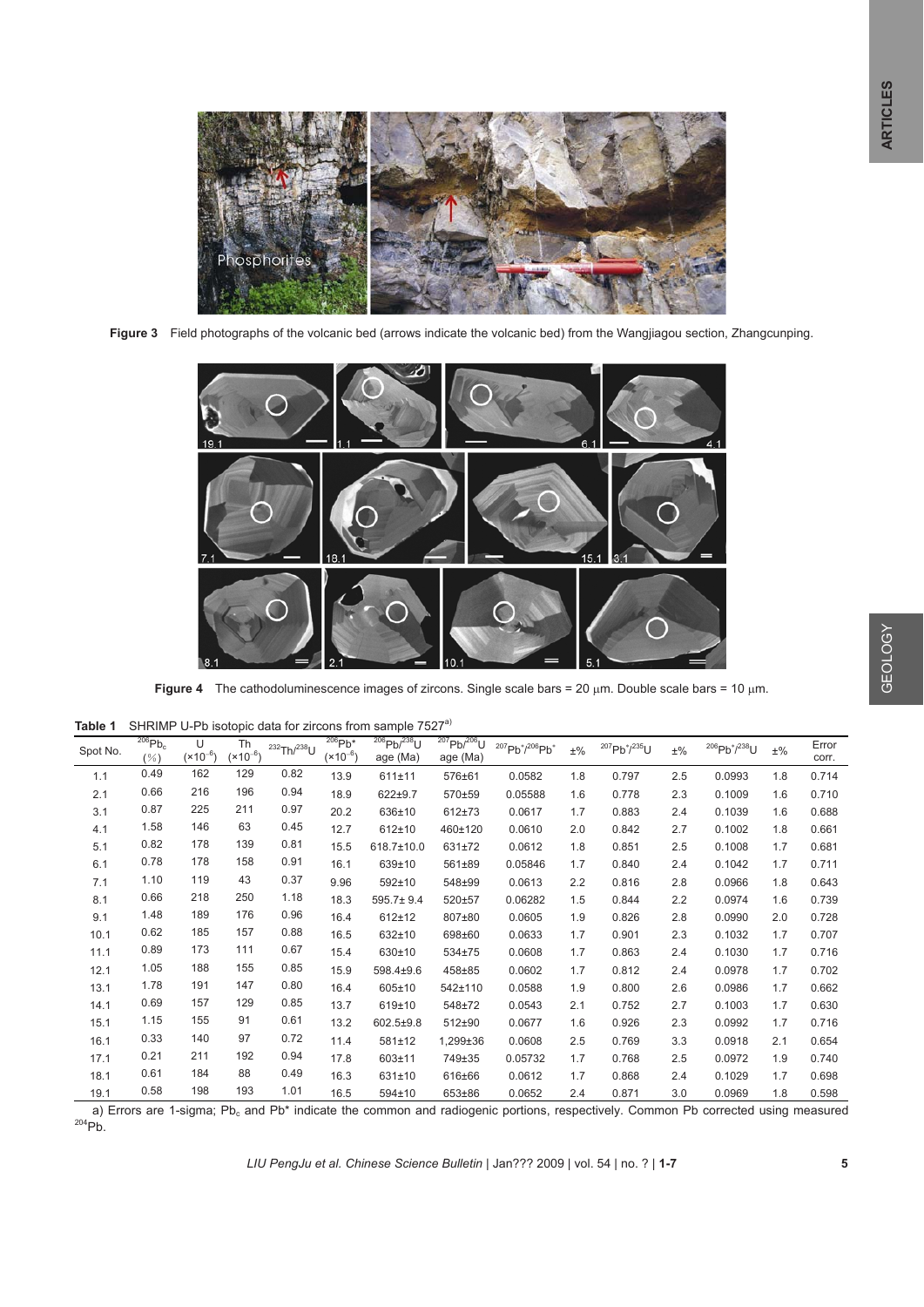

**Figure 5** Concordia diagram of zircon analyses from the sample 7527.

Province should be correlated with the upper part of the Member II of the Doushantuo Formation in the Yangtze Gorges<sup>[18,21]</sup>, therefore, the reason that the microfossils can't be found from the Lower Doushantuo Formation in Guizhou Province can be interpreted as the difference of taphonomic facies.

#### **4.2 The signification of the new zircon U-Pb age**

Recently, several zircon ages had been obtained from the top and bottom of the Doushantuo Formation in the Yangtze Gorges, including  $635.2\pm0.6$  Ma<sup>[11]</sup> from Member I,  $632.5\pm0.5$  Ma<sup>[11]</sup>,  $628.3\pm5.8$  Ma<sup>[12]</sup> and  $621\pm7$  $Ma^{[14]}$  from basal Member II and 551.1±0.7 Ma<sup>[11]</sup>, 549.9 $\pm$ 6.1 Ma<sup>[13]</sup> and 555.2 $\pm$ 6.1 Ma<sup>[14]</sup> from upper Member IV. These ages constrain the age of the Doushantuo Formation between  $635.2\pm0.6$  Ma and  $551.1\pm$ 0.7 Ma and provide important data for establishing Ediacaran chronostratigraphic framework. However, the

- 1 Liu P J, Xiao S H, Yin C Y, et al. Silicified tubular microfossils from the upper Doushantuo Formation (Ediacaran) in the Yangtze Gorges area, South China. J Paleont, 2009, (in press)
- 2 Xiao S H. New multicellular Algal fossils and Acritarchs in Doushantuo chert nodules (Neoproterozoic; Yangtze Gorges, South China). J Paleont, 2004, 78(2): 393―401
- 3 Yin C Y. New discovery of Sinian Doushantuo Microfossils from Miaohe, Zigui, Hubei (in Chinese with English abstract). Acta Geos Sin, 1996, 17(3): 322―329
- 4 Yin C Y. Microfossils from the upper Sinian (Late Neoproterozoic) Doushantuo Formation in Changyang, Western Hubei, China. Cont Dyn (Inst Geol, CAGS), 1999, 4(2): 1―18
- 5 Yin L M, Zhu M Y, Knoll A H, et al. Doushantuo embryos preserved

zircon age never obtained from the middle part of the Doushantuo Formation before this report. So, the new zircon age  $614.0\pm7.6$  Ma (SHRIMP II) provides an very important datum for subdivision of the Doushantuo chronostratigraphy and establishing global chronostratigraphic framework of Ediacaran.

In addition, one obvious erosional unconformity in the middle part of the Doushantuo Formation can be seen in many sections in South China<sup>[15,18]</sup>. Zhou et al.<sup>[15]</sup> considered that the erosional unconformity in the Zhangcunping section can correlate with that at the Weng'an section and represents an regional exposed event in the middle Doushantuo stage. Zhu et al.  $[18]$  took all these erosional unconformities as a boundary of sequence II in Ediacaran that suggested these erosional unconformities are isochronous. The sedimentary succession of the Doushantuo Formation in the Zhangcunping area is similar with that in the Weng'an area. Especially, its microfossils assemblage above the erosional unconformity is analogous to the Weng'an biota. So, the authors consider that it is viable to take the both erosional unconformities in the middle part of the Doushantuo Formation in the Zhangcunping area and in the Weng'an area as isochronous boundary. The present zircon age  $614.0\pm7.6$  Ma gained from the base of the thick-bedded dolostone underneath the erosional unconformity (Figures 1, 3) indicates that the erosional unconformity is posterior to  $614.0\pm7.6$  Ma. Due to the horizon of the Weng'an phosphatized biota situated above the exposed surface, the Weng'an biota should be posterior to  $614.0\pm7.6$  Ma as well.

*The authors thank Liu Jianhui for analyzing zircons in Beijing SHRIMP centre.* 

inside diapause egg cysts. Nature,  $2007, 446(5)$ :  $661 - 663$ 

- 6 Zhang Y, Yin L M, Xiao S H, et al. Permineralized fossils from the Terminal Proterozoic Doushantuo Formation, South China. Palaeontol Soc Mem, 1998, 50: 1―52
- 7 Tang F, Yin C Y, Liu Y Q, et al. A new discovery of macroscopic fossils from the Ediacaran Doushantuo formation in the Yangtze Gorges area. Chin Sci Bull, 2006, 51(12): 1487―1493
- 8 Chen M E, Xiao Z Z, Yuan X L. A new assemblage of megafossils―Miaohe biota from Upper Sinian Doushantuo Formation, Yangtze Gorges (in Chinese with English abstract). Acta Palaeontol Sin, 1994, 33: 391―403
- 9 Xiao S H, Yuan X L, Steiner M, et al. Macroscopic carbonaceous compressions in a terminal Proterozoic shale: a systematic reassessment of